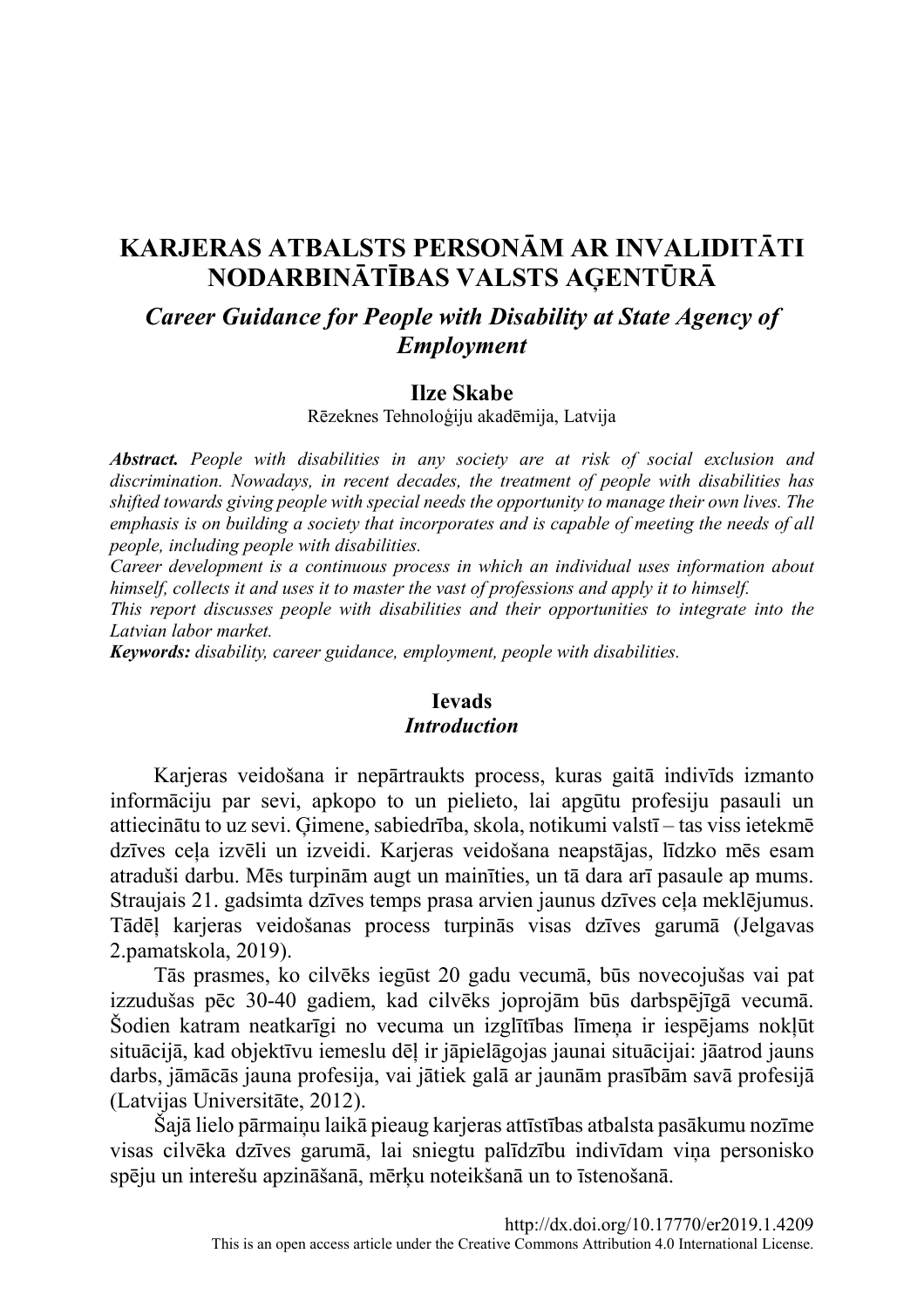Kā viena no identificētajām iedzīvotāju grupām, kura paklauta paaugstinātam bezdarba un sociālās atstumtības riskam, minēti cilvēki ar invaliditāti.

Invalīdiem ir tādas pašas tiesības kā visiem - tiesības uz cienpilnu attieksmi, neatkarīgu dzīvi un pilnvērtīgu sociālo līdzdalību. Eiropas Savienības veikto pasākumu un ANO Konvencijas par personu ar invaliditāti tiesībām, ko parakstījusi arī Eiropas Savienība, pamatmērkis ir panākt, lai invalīdi varētu baudīt šīs tiesības. Konvencijas un tās protokola (stājās spēkā 2008. gada 3. maijā) nolūks ir sekmēt, un aizsargāt cilvēktiesības un pamatbrīvības, lai visi cilvēki ar invaliditāti varētu tās izmantot pilnvērtīgi un uz līdzvērtīgiem pamatiem. Saturiski tas ir nozīmīgs solis uz priekšu: invaliditāte tiek formulēta ne tikai kā sociālās labklājības jautājums, bet arī kā cilvēktiesību un juridisks jautājums (Eiropas Komisija, 2010).

Konvencija atspoguļo ES invaliditātes stratēģijas (2010–2020) galvenos elementus, kas ietver pretdiskrimināciju, vienlīdzīgas iespējas un aktīvu iekļaušanu. Konvencijā atzītās tiesības aptver gandrīz visas politikas jomas un ES invaliditātes stratēģijas, paredz nodrošināt tās ieviešanu pilnā apmērā (Eiropas Komisija, 2010).

Personām ar invaliditāti ir pieejami visi Nodarbinātības valsts aģentūras (NVA) īstenotie pakalpojumi. Ar NVA atbalstu, personām ar invaliditāti ir iespēja piedalīties konkurētspējas paaugstināšanas pasākumos, profesionālajā apmācībā, neformālās izglītības programmu apguvē, strādāt subsidētajās darba vietās, izmantot karjeras konsultācijas, sanemt palīdzību darba meklēšanā un reģionālās mobilitātes atbalstu, piedalīties algotos pagaidu sabiedriskajos darbos, piedalīties atbalsta pasākumos ilgstošajiem bezdarbniekiem (NVA, 2013).

Pētījuma mērkis: izpētīt personu ar invaliditāti nodarbinātības problēmas un integrēšanās iespējas Latvijas darba tirgū, izmantojot Nodarbinātības valsts aģentūras piedāvātos pasākumus. Izstrādāt ieteikumus personu ar invaliditāti karjeras atbalstam Nodarbinātības valsts aģentūrā.

Pētījuma metodes: zinātniskās literatūras analīze, personu ar invaliditāti aptauja un anketēšana, datu apstrāde un analīze: aprakstošā statistika, Pīrsona korelācijas analīze kvantitatīvo un kvalitatīvo datu apstrāde un analīze.

### Karieras atbalsta personām ar invaliditāti teorētiskās izpētes rezultāti *Theoretical research results of career guidance for people with disability*

Eiropas Savienībā aptuveni 80 miljoni cilvēku jeb viena sestā iedzīvotāju dala cieš no invaliditātes. Dažādi ar attieksmi un dzīves vidi saistīti škēršli bieži vien liedz tiem pilnvērtīgi piedalīties sociālajā un ekonomiskajā dzīvē. Vairāk nekā 30 % cilvēku ir kaut kāda veidā ierobežoti, bet vairāk nekā 20 % ir būtiski ierobežoti. Pieaugot Eiropas Savienības iedzīvotāju vecumam, invalīdu īpatsvars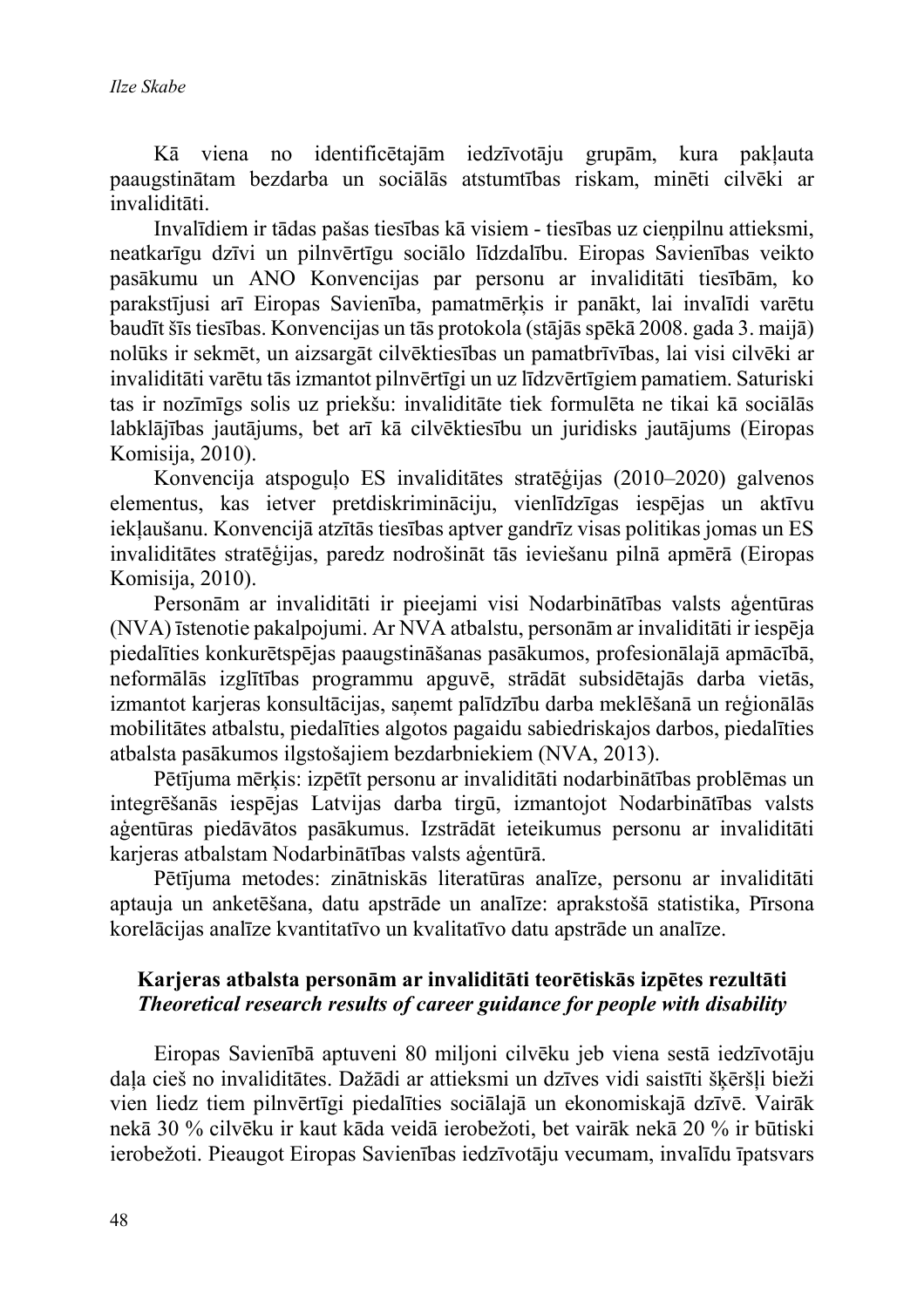pieaug. Eiropas Savienība veic pasākumus un rada nosacījumus tālākai attīstībai šajā jomā, tā sniedzot papildu atbalstu atsevišku valstu pūliniem. Eiropas Savienība analizē attiecīgās politikas jomas no invalīdu viedokla. Tas palīdz izprast invalīdu vajadzības, kas tiek nemtas vērā, izstrādājot attiecīgo politiku un tiesību aktus. Tādējādi Eiropas Savienība cenšas panākt, lai cilvēki ar invaliditāti varētu realizēt savas pamata cilvēktiesības pilnvērtīgi iesaistīties sabiedriskajā dzīvē.

Mūsu valsts Satversmē ir viennozīmīgi pateikts, ka valsts augstākā pamatvērtība ir cilvēks - viņa dzīvība, brīvība, cieņa un tiesības. Likums nosaka, ka tiesības uz darbu, drošiem darba apstākļiem un taisnīgu atalgojumu nodrošināmas bez jebkādas diskriminācijas. Tomēr reālajā dzīve invaliditāte ierobežo cilvēku iespējas strādāt. Nodarbinātība ir katra cilvēka pamatvajadzība. Vajadzība būt noderīgam sabiedrībā ne tikai atrast darbu, bet arī tajā labi justies. Jau vairākus gadus, iekārtojot cilvēkus ar invaliditāti darbā, rodas daudzi un dažādi jautājumi gan no darba devēju puses, gan no cilvēku ar invaliditāti puses

Pie personām ar invaliditāti pieder personas, kurām ir ilgstoši fiziski, garīgi, intelektuāli vai manu traucējumi, kas mijiedarbībā ar dažādiem škēršliem var apgrūtināt to pilnvērtīgu un efektīvu līdzdalību sabiedrības dzīvē vienlīdzīgi ar citiem.

Invaliditāte ir ilgstošs vai nepārejošs ar vecuma pārmaiņām cilvēka organismā nesaistīts fizisko vai psihisko spēju ierobežojums, kas apgrūtina personas integrāciju sabiedrībā, pilnīgi atnem vai dalēji ierobežo tās spēju strādāt un sevi apkopt (Likumi.lv, 2009).

Vērtējot indikatoru piemērotību un rādītāju salīdzināmību nacionālā un starptautiskā mērogā, jāņem vērā vairākas pieejamo datu īpatnības. ANO Konvencija Latvijā paver jaunu skatījumu uz invaliditāti. Invaliditāte līdz nesenam laikam tradicionāli skatīta kā medicīniski izprasta nespēja. Konvencija aicina definīcijā izmantot cilvēktiesību modeli, kurš uzsver diskriminācijas aizliegumu, personas tiesību un līdzdalības iespēju nodrošināšanu. Latvijā ar 2015. gadu tiek ieviesta pilnveidota, starptautiskajiem kritērijiem atbilstoša invaliditātes noteikšanas sistēma. Novērtējuma process kļūst līdzvērtīgs un, nosakot invaliditātes un darbspēju zaudējumu, tiek nemti vērā ne tikai veselības traucējumi, bet arī to radītie aktivitāšu un funkcionēšanas ierobežojumi. Tiek saglabāts sadalījums trīs invaliditātes grupās:

- I invaliditātes grupa ļoti smaga invaliditāte (darbspēju zaudējums ir  $\bullet$  $80 - 100 \%$  apmērā);
- II invaliditātes grupa smaga invaliditāte (darbspēju zaudējums ir  $60 79\%$  apmērā);
- III invaliditātes grupa mērena invaliditāte (darbspēju zaudējums ir 25–59 % apmērā) (Likumi.lv, 2009).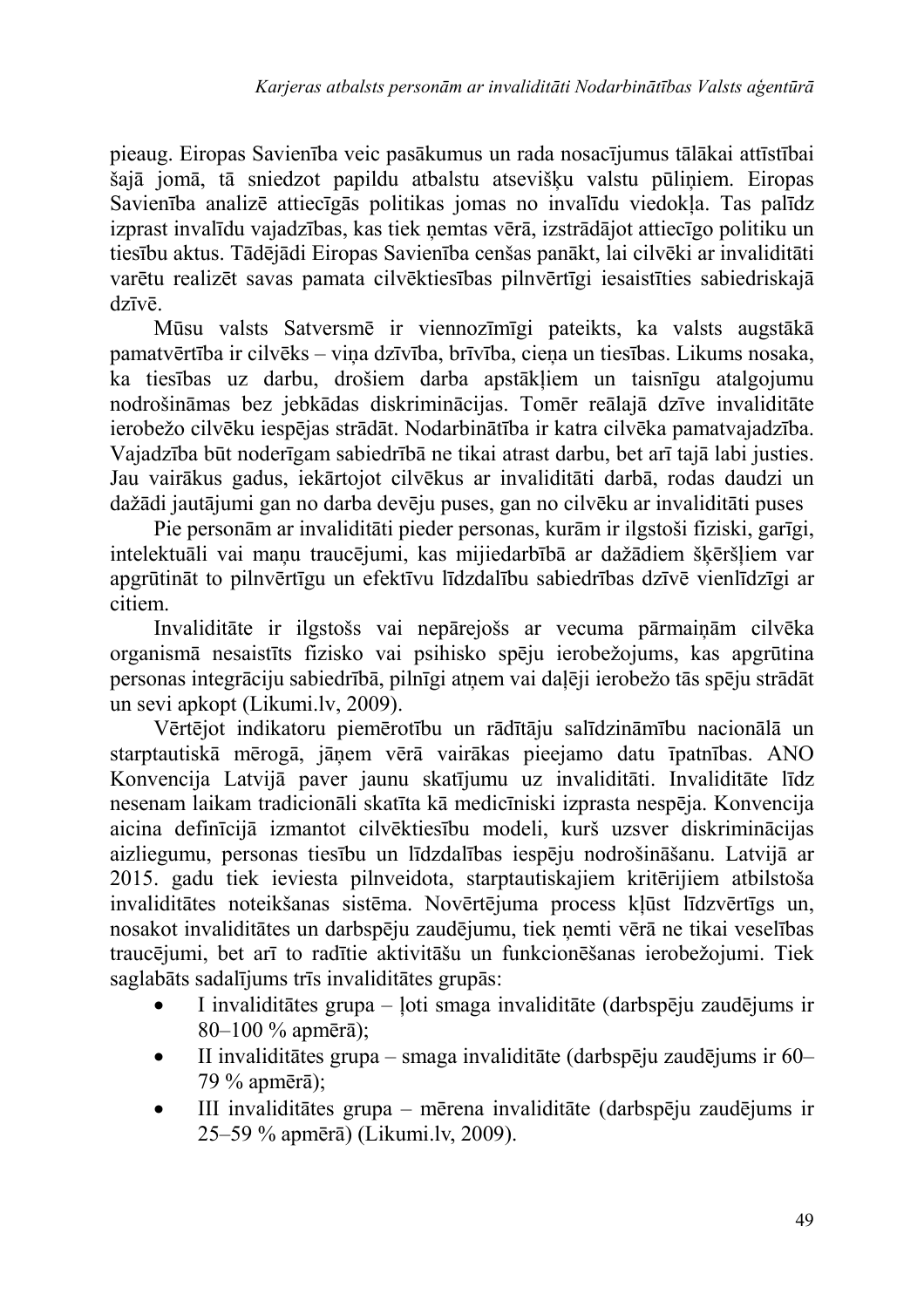21. gadsimtā situācija pasaulē ir krasi mainījusies, jo globālā tirgus un uz zināšanām balstītas ekonomikas un sabiedrības apstāklos indivīdiem ir nepieciešams nepārtraukti uzlabot savas prasmes un apgūt jaunas kompetences. Karjeras attīstības atbalstu vairs nevar uzskatīt vienīgi par lietderīgu atbalstu indivīdam pārejā no viena izglītības līmena uz citu un no mācībām uz darbu. Lai pielāgotos mainīgajām darba tirgus vajadzībām un uzņēmumu konkurētspējai, ir jāspēj ātri reaģēt darba vides mainīgajos procesos, radot efektīvu rezultātu. Ilgstoša mācīšanās ir tieši tas, kas mūsdienās ir kļuvusi par galveno faktoru konkurences izturēšanā un veiksmē. Lai noturētos darba tirgū, indivīdam ir pašam jākļūst par savu karjeras resursu un darba vides procesu vadītāju. Ja indivīds (kā jaunietis, tā arī pieaugušais) nav apguvis karjeras vadības prasmes, viņš arī nespēj īstenot savas personīgās dzīves un savas karjeras veiksmīgu virzību (TEMPLUM,  $2015$ ).

Karjeras konsultēšana ir palīdzība cilvēkam, lai veicinātu sevis izzināšanu, savas profesionālās ievirzes apzināšanu, padziļinātu izpratni par izglītību un iespējām darba tirgū un atklātu to profesionālo virzienu, kas vislabāk atbilst cilvēka personībai, vina vērtībām, mērkiem. Šis process sekmē apzinātu un patstāvīgu karjeras lēmumu pienemšanu. Karjeras konsultēšana var ietvert palīdzību karieras plānošanā, profesionālās piemērotības noteikšanu, darba izmēģinājumus, darba meklēšanas un darbā noturēšanās prasmju apguvi.

Karjeras konsultēšana ir sociālo pakalpojumu veids ar mērki palīdzēt klientam apzināties savas spējas un savu situāciju un atbalstīt un iedrošināt klientu vina potenciāla un iespēju pilnīgākā izmantošanā (Joahims B, Šulcs V, 2008).

Valsts pārvaldes institūcijām sadarbībā ar darba devēju, darba nēmēju un cilvēktiesību organizācijām ir jāvienojas par Latvijas attīstības modeli nodarbinātības veicināšanas jomā cilvēkiem ar invaliditāti. Taču vienotas statistikas trūkums neļauj objektīvi salīdzināt ES un Latvijas rādītājus. Tas norāda, ka problēmai nav pievērsta pietiekama uzmanība, kā arī institūcijas (sociālie dienesti, VSAA, Veselības un Darbaspējas ekspertīzes ārstu komisija un NVA) nesadarbojas, lai apzinātu potenciālos darba nēmējus ar invaliditāti. Tā rezultātā netiek veicināta cilvēku ar invaliditāti reintegrācija darba tirgū.

Nodarbinātības valsts aģentūras (NVA) uzskaitē 2018. gada decembra beigās bija 59 588 bezdarbnieki. No tiem 8179 bezdarbnieki ar invaliditāti. 1043 bezdarbnieki ar invaliditāti reģistrēti NVA Rēzeknes filiālē. Liela daļa personas ar invaliditāti ir ilgstošie bezdarbnieki.

Lai gan, salīdzinot ar iepriekšējo periodu pirms gada, mērkgrupas samazinājums absolūtos skaitlos ir par 55 personām, atgriešanās darba tirgū ir lēnāka, kā citām grupām. 2018. gada decembra beigās vairāk, kā puse (63,8%) no reģistrētajiem bezdarbniekiem ar invaliditāti ir vecumā virs 50 gadiem, 46,9% no reģistrētajiem bezdarbniekiem ar invaliditāti ir ilgstošie bezdarbnieki, jaunieši bezdarbnieki (15-24) ir  $2,1\%$ .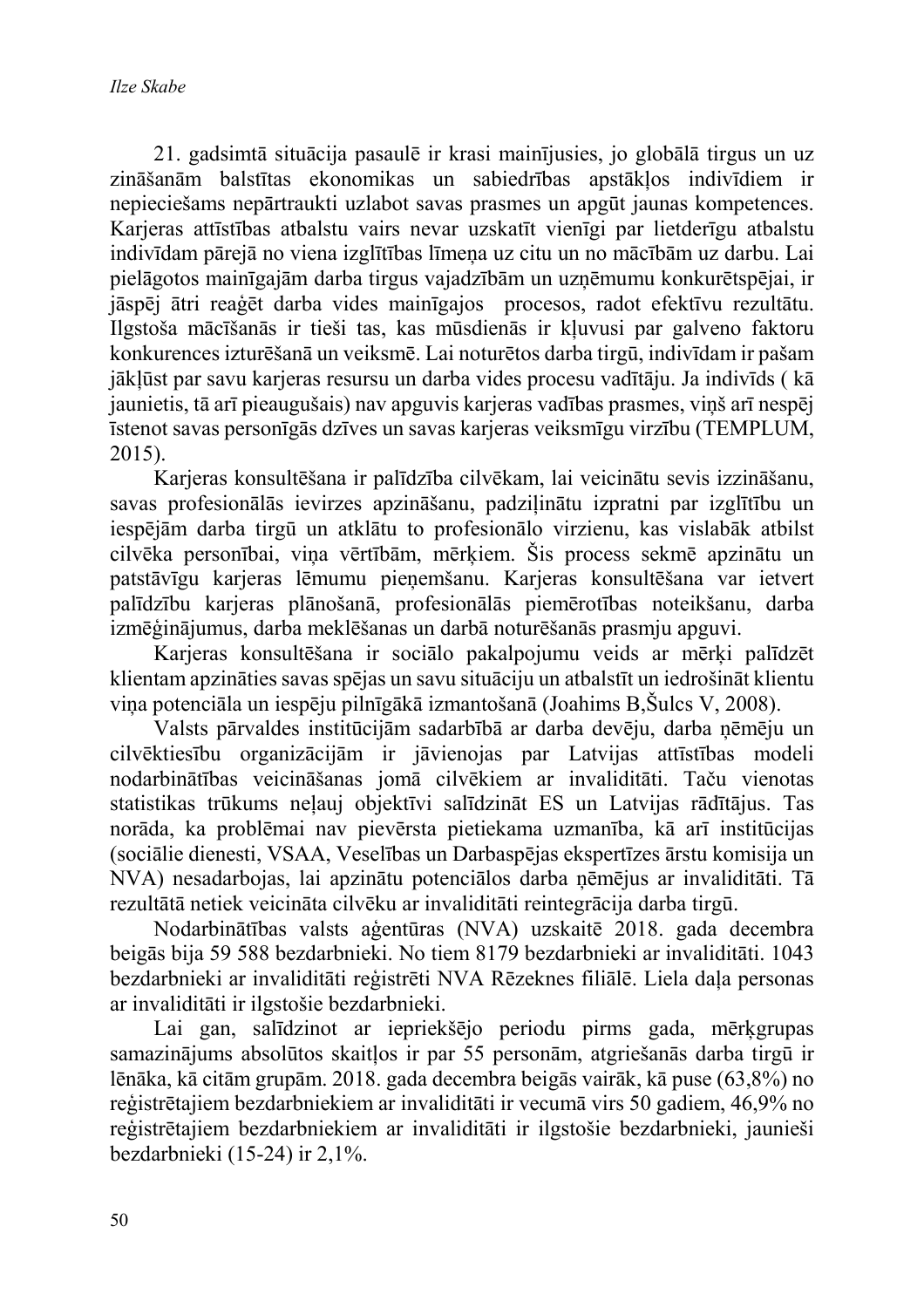Lielākais bezdarbnieku ar invaliditāti skaits sadalījumā pa profesijām pēc pēdējās nodarbošanās 2018. gada decembra beigās: palīgstrādnieks – 602. apkopējs - 345, mazumtirdzniecības veikala pārdevējs - 275, sētnieks - 207, aprūpētājs - 105, kravas automobila vadītājs - 102, pavārs - 92, pārdevējs konsultants – 92, automobila vadītājs – 90, šuvējs – 74. 2018. gada 12 mēnešos darbā iekārtojušās 3 839 personas ar invaliditāti, no kurām 1 840 (47,9%) ir iekārtojušās darbā, pēc kāda aktīvā NVA pasākuma pabeigšanas 2018. gadā 271 persona ar invaliditāti no NVA Rēzeknes filiāles ir iekārtojušās darbā.

Cilvēku ar invaliditāti dzīves līmena uzlabošana, neatkarīgi no noteiktās invaliditātes grupas, ir atkarīga no koordinētas sadarbības starpnozaru līmenī, kur vienlīdz liela atbildība ir gan labklājības nozarei, gan veselības, izglītības u.c. nozarēm. Būtiska nepieciešamība ir nodrošināt savlaicīgus, mērķētus un pieejamus medicīnas pakalpojumus, novēršot cilvēku veselības stāvokla pasliktināšanos un invaliditātes cēloņu iestāšanos. Būtiski ir nodrošināt iekļaujošas izglītības pieejamību, sniedzot iespēju jau bērnībā iegūt zināšanas un iemanas, kas nākotnē būtu par pamatu neatkarīgai dzīvei. (Kupče M., skatīts 28.03.2019.)

Nodarbinātības valsts aģentūra piedāvā pakalpojumus visdažādākajām mērkauditorijām. Bezdarbnieku un darba meklētāju atbalsta likuma 3. panta 1. daļa nosaka, ka Aktīvie nodarbinātības pasākumi ir šādi:

- apmācība,  $\left( \frac{1}{2} \right)$ profesionālā pārkvalifikācija un kvalifikācijas paaugstināšana;
- algoti pagaidu sabiedriskie darbi pasākumi bezdarbnieku darba  $(2)$ iemanu iegūšanai un uzturēšanai, kuri rada sociālu labumu sabiedrībai un kurus īsteno pašvaldībās, biedrībās vai nodibinājumos bez nolūka gūt pelnu. Par algotu pagaidu sabiedrisko darbu veikšanu bezdarbniekam izmaksā atlīdzību 200 eiro apmērā;
- $3)$ pasākumi konkurētspējas paaugstināšanai, jo īpaši pasākumi sociālo un funkcionālo prasmju pilnveidei un psiholoģiskā atbalsta pasākumi, pasākumi darba tirgum nepieciešamo pamatprasmju un iemanu, kā arī darba meklēšanas metožu apguvei, neformālās izglītības ieguvei, tai skaitā valsts valodas apguvei, nodarbinātības pasākumi vasaras brīvlaikā personām, kuras iegūst izglītību vispārējās, speciālās vai profesionālās izglītības iestādēs, kā arī citi pasākumi, kas veicina bezdarbnieku un darba meklētāju konkurētspēju darba tirgū;
- darba meklēšanas atbalsta pasākumi bezdarbnieka individuālā darba  $4)$ meklēšanas plāna izstrāde, bezdarbnieka profilēšana (klasifikācija secīgai iesaistei aktīvaios nodarbinātības pasākumos), piemērota darba noteikšana, informēšana par darba meklēšanas metodēm, darba meklēšanas pienākuma izpildes pārbaude un citi aktīvu darba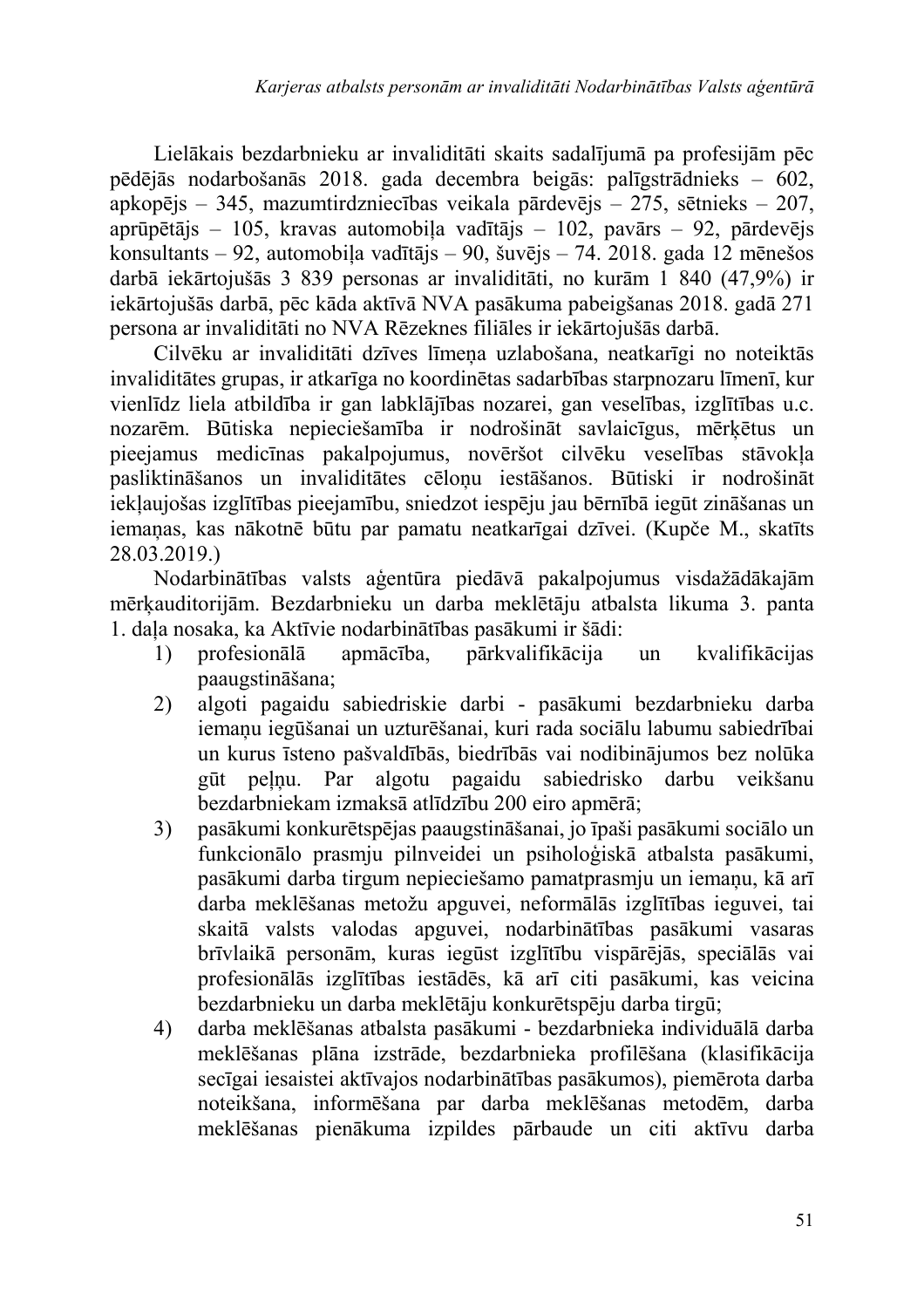meklēšanu veicinoši pasākumi, kas motivē bezdarbniekus un darba meklētājus aktīvāk meklēt darbu un ieklauties darba tirgū;

- pasākumi noteiktām personu grupām, jo īpaši personām no 15 līdz 24  $5)$ (ieskaitot) gadu vecumam; personām, kurām ir noteikta invaliditāte; personām sešu mēnešu laikā pēc bērna kopšanas atvaļinājuma (bērna kopšanas perioda) beigām; personām, kurām līdz valsts vecuma pensijas pieškiršanai, nepieciešamā vecuma sasniegšanai atlikuši ne vairāk kā pieci gadi; personām, kuras Nodarbinātības valsts aģentūras uzskaitē ir ilgāk par vienu gadu (turpmāk - ilgstošie bezdarbnieki); personām pēc soda izciešanas brīvības atņemšanas iestādēs; personām, kurām ir alkohola, narkotisko, psihotropo vai toksisko vielu atkarība; personām, kuras aprūpē kādu ģimenes locekli; personām, kuras bez darba ir ilgāk par vienu gadu; citiem bezdarbniekiem atbilstoši vietējā darba tirgus situācijai, kā arī citām politikas plānošanas dokumentos noteiktajām mērķa grupām;
- pasākumi komercdarbības vai pašnodarbinātības uzsākšanai; 6)
- apmācība pie darba devēja;  $7)$
- citi Eiropas Savienības struktūrfondu ietvaros paredzētie pasākumi 8) (NVA, 2019).

### Pētījuma organizācija un rezultāti The Organization and Results of the Research

Lai noskaidrotu bezdarbnieku ar invaliditāti nodarbinātības problēmas un integrēšanas iespējas Latvijas darba tirgū un izstrādātu ieteikumus bezdarbnieku integrēšanai darba tirgū, izmantojot Nodarbinātības valsts aģentūras piedāvātos atbalsta pasākumus, tika veikts pētījums par Karjeras atbalstu personām ar invaliditāti Nodarbinātības valsts aģentūrā. Pētījuma bāze - NVA Rēzeknes filiālē reģistrētie 60 bezdarbnieki ar invaliditāti, kuri ir piedalījušies konkurētspējas paaugstināšanas pasākumā - seminārā "Cilvēku ar invaliditāti tiesības un iespējas Latvijas darba tirgū".

Pētījuma metodoloģija ir sistemātika datu ievade un analīze. Pētījumā izmantotas statistiskās metodes, analizēti dažādi iemesli un šķēršļi, kas kavē bezdarbniekiem ar invaliditāti integrēties darba tirgū.

Pētījuma ietvaros apkopoti kvalitatīvie un kvantitatīvie dati, lai analizētu pēc iespējas daudzpusīgāk bezdarbnieku ar invaliditāti integrēšanos darba tirgū, izmantojot Nodarbinātības valsts aģentūras piedāvātos karjeras atbalsta pasākumus. Pētījuma būtisks rezultāts ir ieteikumi bezdarbnieku integrēšanai darba tirgū, izmantojot Nodarbinātības valsts aģentūras piedāvātos pasākumus.

Katru respondentu raksturo šādas pazīmes: vecums, dzimums, dzīvesvieta, izglītība, nodarbinātība, invaliditāte.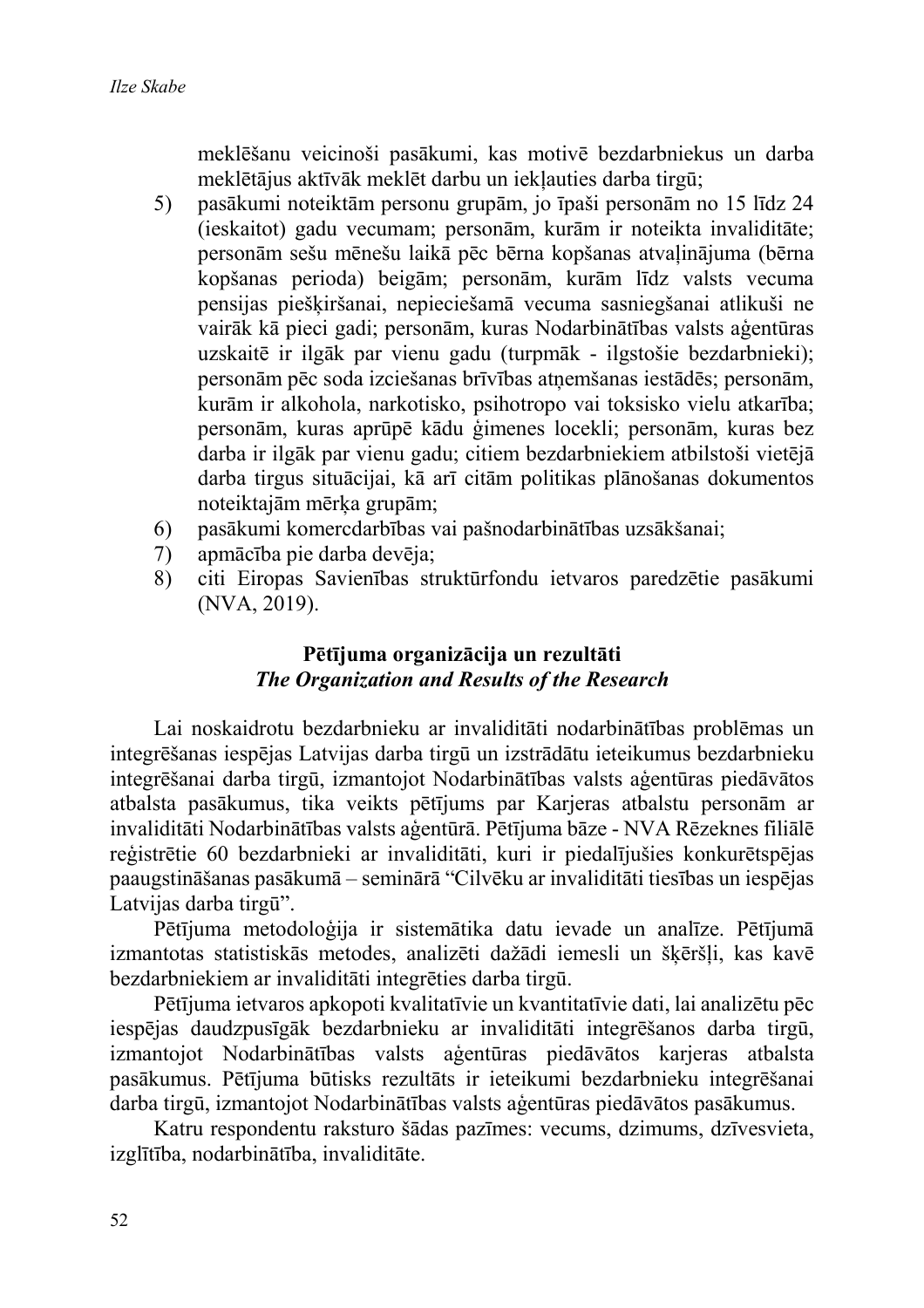Analizējot respondentu sadalījumu pēc dzīvesvietas, tika izdalītas divas atseviškas grupas – Rēzeknes pilsēta un Rēzeknes novads. Analizējot aptaujātos bezdarbniekus, lielākais respondentu skaits dzīvo Rēzeknes novadā - 32%, mazāk pilsētā  $-28%$ .

Rēzeknes novadā piedalījās 18 sievietes un 15 vīrieši, bet Rēzeknes pilsētā 15 sievietes un 12 vīrieši. Visiem respondentiem, kuri piedalījās aptaujā bija noteikta invaliditāte. Pirmā grupa bija norādīta 6. sievietēm un 7. vīriešiem, otā grupa-8. sievietēm un 10. vīriešiem, trešā grupa 19. sievietēm un 10 vīriešiem. 29 aptaujāto respondentu ir noteikta zemākā invaliditāte – trešā grupa, 18 noteikta smaga invaliditāte - otrā grupa un 13 aptaujātajiem ir ļoti smaga invaliditāte pirmā grupa.

Pētot aptaujāto izglītības līmeni, tika secināts, ka no 60 aptaujātajiem pamatizglītība ir 4 respondentam, 12 respondentiem ir vispārējā vidējā izglītība, 27 aptaujātajiem ir vidējā profesionālā izglītība, 3 augstākā izglītība, bakalaura grāds ir 7 aptaujātajiem, maģistra grāds ir 7 respondentiem. Lielākais aptaujāto skaits ir ar vidējo profesionālo izglītību. Kopumā pētījumā pārstāvētas visu izglītības līmenu respondentu grupas: ar augstāko izglītību, vidējo, pamatizglītību un arī bez tās. Respondentu iegūtos izglītības līmenus uzskatāmi var redzēt

Pētījuma ietvaros tika apkopoti rezultāti par personu ar invaliditāti nodarbinātības problēmām un integrēšanās iespējām Latvijas darba tirgū izmantojot Nodarbinātības valsts aģentūras piedāvātos pasākumus.

Viens no jautājumiem, kas pētījuma gaitā tika uzdots respondentiem, bija informācijas iegūšanas avots par NVA piedāvātajiem pasākumiem. Priecē pētījuma rezultāti, ka 58% respondentu informāciju ir sanēmuši no NVA filiāles darbiniekiem un karjeras konsultantiem. 21% respondentu informāciju par piedāvātajiem NVA pakalpojumiem atrod NVA mājas lapā (www.nva.gov.lv), un 21% respondentu par NVA pakalpojumiem informē draugi un paziņas. Pētījuma anketā tika uzdots jautājums, kāpēc tiek izmantoti NVA atbalsta pasākumi.

100% visi respondenti atbildēja, ka NVA atbalsta pasākumi tiek izmantoti, lai ātrāk integrētos darba tirgū. 26% no aptaujātajiem NVA pasākumus izmanto lai gūtu psiholoģisku atbalstu un izglītotos karjeras plānošanas jautājumos, 25% aptaujāto apmeklē NVA pasākumus, lai komunicētu ar citiem, 23% respondenti lai sanemtu stipendiju piedaloties apmācībās ar kuponu metodi. Tikai 17% no aptaujātajiem grib iegūt darba pieredzi piedaloties PNPG pasākumā personām ar invaliditāti un 16% lai profesionāli pilnveidotos piedaloties apmācībās ar kuponu metodi.

Pētījuma gaitā tika veikta Pīrsona korelācijas starp respondentu reģistrēšanās ilgumu NVA un karjeras atbalsta pasākumu izmantošanas nozīmi. Pastāv vidēji cieša pozitīva korelācija ( $r=0,480, p<0,01$ ) starp respondentu reģistrēšanās ilgumu NVA un karjeras atbalsta pasākumu izmantošanas nozīmi. Jo ilgāk respondents ir bijis NVA klients, jo vairāk saprot karjeras atbalsta pasākumu nozīmīgumu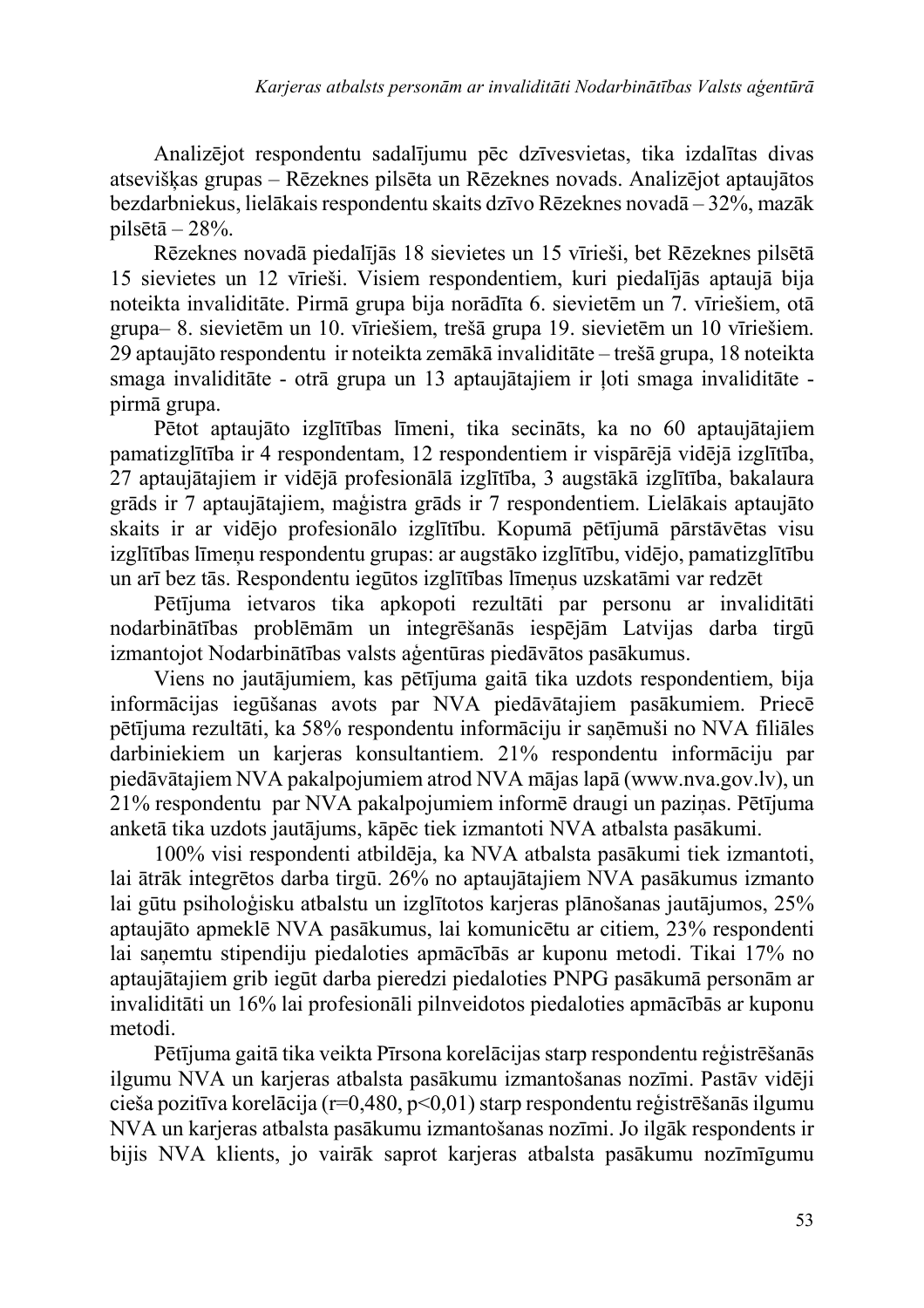integrēšanās iespējām Latvijas darba tirgū izmantojot Nodarbinātības valsts aģentūras piedāvātos pasākumus.



1.attēls. NVA pasākumu apmeklētības nozīmīgums Figure 1 Event visiting importance at State agency of employment

Visi aptaujātie respondenti ir piedalījušies konkurētspējas paaugstināšanas pasākumos. No pētījuma rezultātiem var arī secināt, ka darbā iekātošanās procesā nozīmīgu vietu ieņem individuālās karjeras konsultācijas un grupu konsultācijas. Populārākie no pasākumiem, kuros ir piedalījušies. 50% aptaujāto ir profesionālās tālākizglītības un profesionālās pilnveides izglītības programmas, algoti pagaidu sabiedriskie darbi un pasākums noteiktām personu grupām

Pētījuma ietvaros tika secināts, ka pastāv vāja pozitīva korelācija (r=0,280,  $p<0,05$ ) starp respondentu piedalīšanos individuālajās karjeras konsultācijās un respondentu iekārtošanos darbā. Bezdarbnieki, kuri, izmantojuši karjeras konsultanta pakalpojumus, veiksmīgāk integrējas darba tirgū, jo karjeras konsultants palīdz klientam precīzāk izvēlēties NVA pasākumus, lai klients ātrāk atgrieztos darba tirgū.

Persona, kurai ir noteikta invaliditāte un ir reģistrējusies NVA, galvenais informācijas iegūšanas avots par Nodarbinātības valsts aģentūras pakalpojumiem ir karjeras konsultants. Pastāv vidēji cieša pozitīva korelācija r=0,487, p<0,01 starp respondentu invaliditāti un informācijas iegūšanu par NVA pasākumiem no karjeras konsultanta, kas liecina, ka personām, kurām ir noteikta invaliditāte galvenais informācijas iegūšanas avots par NVA pakalpojumiem ir karjeras konsultants

Karjeras konsultants uzklausa klientu, noskaidro viņa vajadzības. Karjeras konsultants sniedz arī psiholoģisku atbalstu un uzmundrinājumu. Sniedz informāciju par NVA pakalpojumiem un aktualitātēm. Organizē klienta izpētes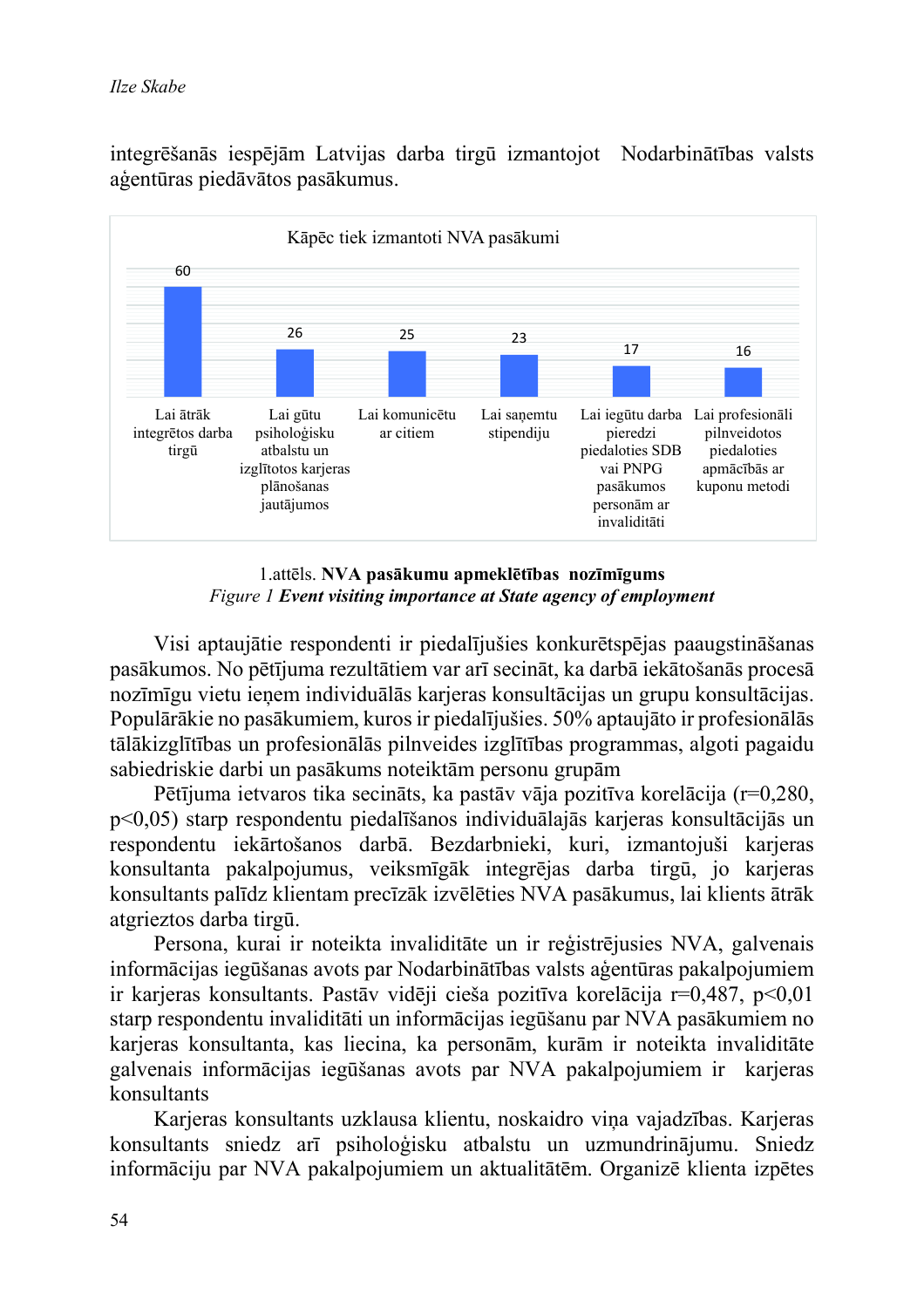procesu – palīdz noskaidrot intereses, spējas, apzina esošās prasmes, lai cilvēks pats varētu noteikt piemērotāko profesionālās darbības iomu, kādas profesijas varētu vinu interesēt un kuras būtu vinam piemērotas. Karjeras konsultants informē klientu par profesijām., raksturo profesiju pieprasījumu darba tirgū. Sniedz informāciju par izglītības iestādēm, kurās var apgūt izvēlēto programmu.

Pastāv vidēji cieša pozitīva korelācija  $r=0.365$ ,  $p<0.01$  starp respondentu reģistrēšanās ilgumu NVA un apmierinātību ar grupu karjeras konsultācijām. Tātad, jo ilgāk respondents ir NVA klients, jo vairāk piedalās pasākumos, veic sevis izzināšanu, apmeklējot karjeras konsultācijas, lai rastu iespēju ātrāk integrēties darba tirgū.

Lai nezaudētu darba iemanas, veicot sociāla labuma darbus, personām ar invaliditāti ir iespēja piedalīties aktīvajā nodarbinātības pasākumā - algotos pagaidu sabiedriskajos darbos. Algotos pagaidu darbus īsteno pašvaldībās, biedrībās vai nodibinājumos bez nolūka gūt peļņu. Pētījuma gaitā noskaidrots, ka 50% aptaujāto respondentu ir piedalījušies algotos pagaidu sabiedriskajos darbos. Lielākais respondentu skaits 21 - ir ar mērenu invaliditāti, jeb trešo grupu

Pastāv vidēji cieša pozitīva korelācija ( $r=0.476$ ,  $p<0.01$ ) starp respondentu reģistrēšanās ilgumu NVA un piedalīšanos algotos pagaidu sabiedriskajos darbos.. Var secināt, jo ilgāk persona ar invaliditāti ir NVA klients un jo mērenāka ir invaliditāte, jo vairāk iesaistās NVA atbalsta pasākumos, lai nezaudētu savas darba iemaņas, strādājot mazkvalificētus darbus, kas atbilst savām spējām, ko piedāvā pasākums.

Viens no NVA atbalsta pasākumiem ir Praktiskā apmācība pie darba devēja Pastāv vāja negatīva Pīrsona korelācija  $r=0.295$ ,  $p<0.05$  starp respondentu vecumu un piedalīšanos praktiskajā apmācībā pie darba devēja. Tas liecina, ka iespēju piedalīties praktiskajā apmācībā pie darba devēja izmanto personas, kas ir vecākas par 55 gadiem Mainoties dzīves ritmam, novecojot klientiem, ļoti laba iespēja izmantot praktisko apmācību pie darba devēja, taču diemžēl šajā pasākumā klienti ar invaliditāti ir iesaistīti reti.

Nodarbinātības valsts aģentūra īsteno aktīvo nodarbinātības pasākums "Pasākums noteiktām personu grupām" Šis projekts palīdz bezdarbniekiem izprast darba tirgus prasības, kā arī veicina mērķa grupu bezdarbnieku iekļaušanos sabiedrībā un iekārtošanos pastāvīgā darbā. No aptaujātajiem respondentiem šajā pasākumā ir strādājuši 5 bezdarbnieki ar loti smagu invaliditāti, 12 – ar smagu invaliditāti un 13 Pētījuma gaitā respondentiem tika uzdots jautājums, vai dalība NVA pasākumos palīdz iekārtoties darbā. 49% respondentu atbildēja, ka dalība pasākumos palīdz iekārtoties darbā

Pastāv vidēji vāja pozitīva korelācija ( $r=0.317$ ,  $p<0.05$ ) starp bezdarbnieku iekārtošanos darbā piedaloties NVA pasākumos, un respondentu apmierinātību ar pasākumu noteiktām personu grupām Tas liecina, ka bezdarbnieki, kuri piedalās vairākos NVA pasākumos, ir pozitīvi noskanoti ātrāk atrast darbu, un izrāda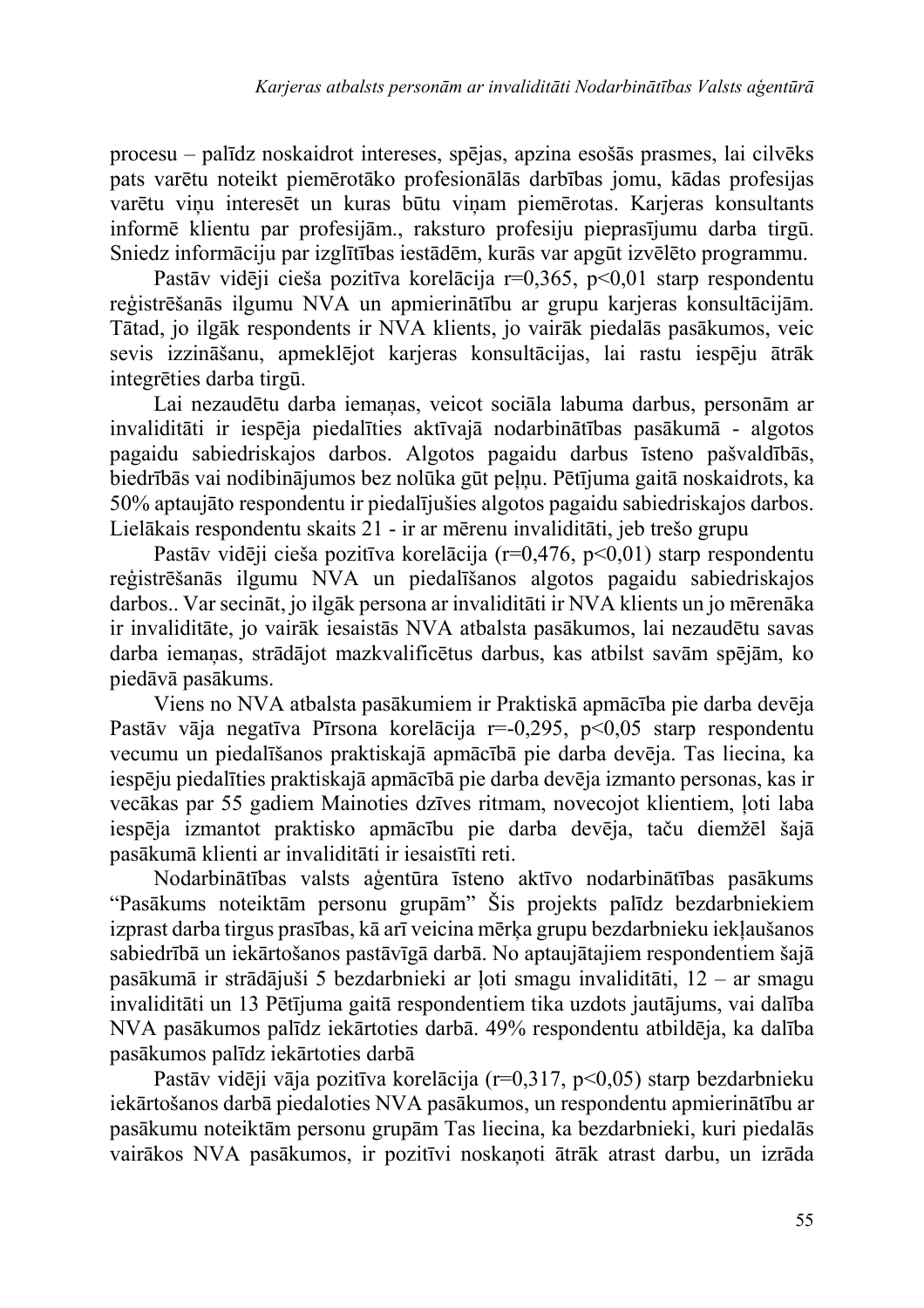apmierinātību ar pasākumiem, kuros piedalās. Var secināt, ka NVA piedāvātie pakalpojumi palīdz iekārtoties darbā.

Veicot pētījumu respondentiem, tika uzdots jautājums, vai NVA karjeras atbalsta pasākumi palīdz integrēties Latvijas darba tirgū, personas ar mērenāku invaliditāti uzskata, ka NVA karjeras atbalsta pasākumi, palīdz integrētie Latvijas darba tirgū.

No aptaujātajiem 60 respondentiem 22 ir iekārtojušies darbā pēc dalības kādā no NVA pasākumiem.13 no klientiem ir ar mērenu invaliditāti, jeb 3.grupu, 7 ar smagu invaliditāti un 2 ar ļoti smagu.

Pētījumā tika izvirzīta hipotēze - Personas ar mērenu invaliditāti (3 grupu) ātrāk integrējas darba tirgū, nekā personas ar loti smagu un smagu invaliditāti (1 un 2 grupu). Hipotēze apstiprinājās. Jo mērenāka invaliditāte, jo vairāk klienti apmeklē karjeras konsultācijas, iegūst vairāk informācijas par piedāvātajām vakancēm un pakalpojumiem.

Franks Parsons uzskatīja, ka profesijas izvēle balstās uz precīzām zināšanām par sevi, detalizētām zināšanām par darbu un spēju izdarīt izvēli starp divām iespējām. Divi galvenie īpašību un faktoru teorijas pienēmumi ir: - ikvienam indivīdam var piemeklēt viņa personībai atbilstošu profesiju/darbu; - jo atbilstošāku savai personībai darbu veic indivīds, jo izteiktāka viņa apmierinātība un panākumi darbā (Parson, 1908). Iepriekšminētais norāda, ka bezdarba problēmu iespējams atrisināt, ja darba meklētājs motivēts izzināt un izvērtēt savas personības īpašības un prasmes, tajā skaitā karjeras prasmes.

### Secinājumi **Conclusions**

- 1. Jo ilgāk respondents ir bijis NVA klients, jo vairāk saprot karjeras atbalsta pasākumu nozīmīgumu integrēšanās iespējām Latvijas darba tirgū, izmantojot Nodarbinātības valsts aģentūras piedāvātos pasākumus.
- Tie klienti, kuri izmanto individuālās karjeras konsultācijas un iekļausās  $2.$ karjeras konsultantu norādēs un sastādītajos karjeras plānos, veiksmīgāk atgriežas darba tirgū un izmanto citus NVA piedāvātos pakalpojumos.
- Bezdarbnieki, kuri piedalās vairākos NVA pasākumos, ir pozitīvi noskaņoti  $3.$ ātrāk atrast darbu un izrāda apmierinātību ar pasākumiem, kuros piedalās.
- No aptaujātajiem 60 respondentiem 22 ir iekārtojušies darbā pēc dalības kādā  $4.$ no NVA pasākumiem. 13 no klientiem ir mērenu invaliditāti jeb 3. grupu, 7 ar smagu invaliditāti un  $2 - ar$  loti smagu.

#### **Summary**

The number of people with disabilities is increasing every year. The number of people with different disabilities who are searching a support in State agency of